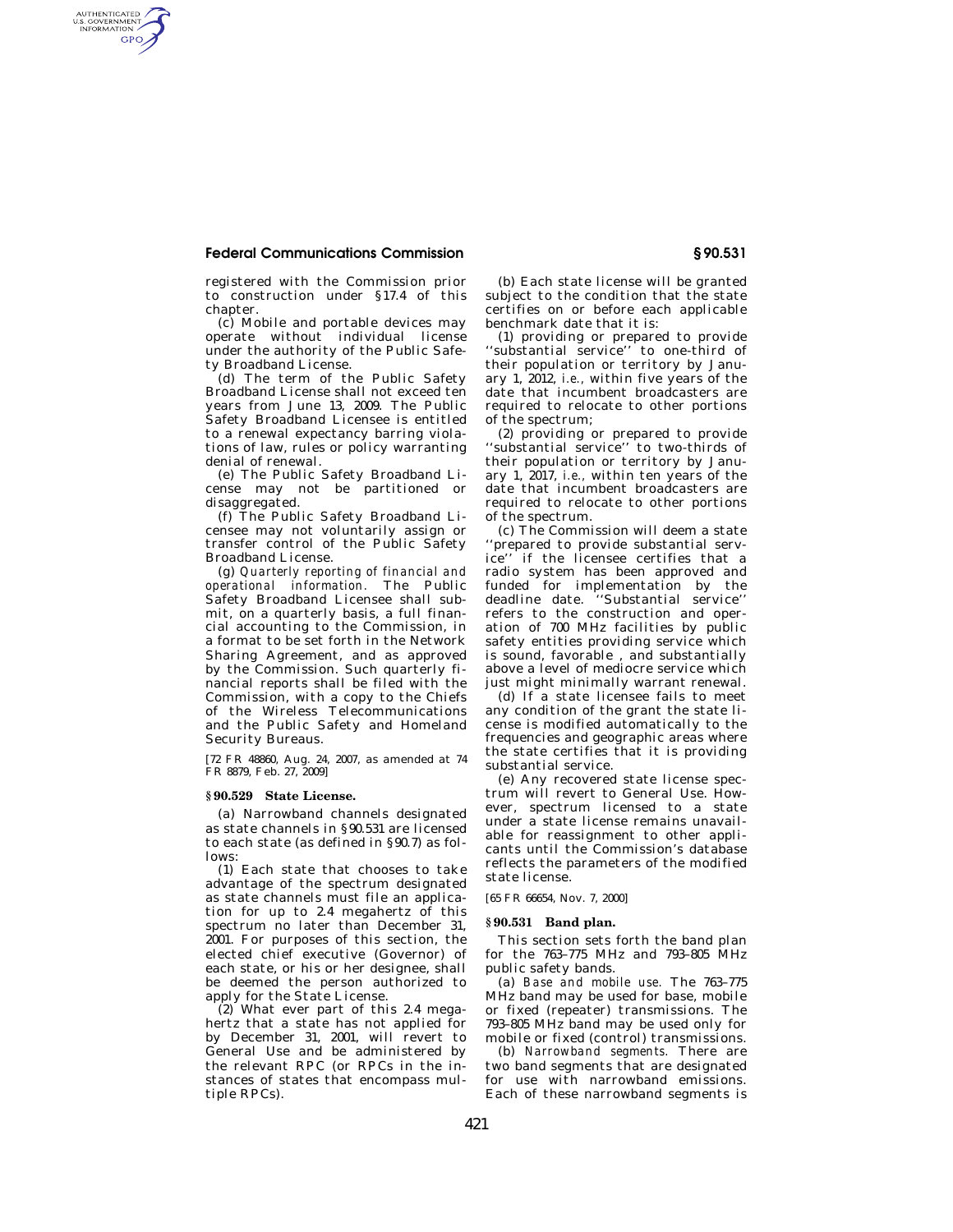divided into 960 channels having a channel size of 6.25 kHz as follows:

| Frequency range | Channel Nos. |
|-----------------|--------------|
|                 | $1 - 960$    |
|                 | 961-1920     |

(1) *Narrowband interoperability channels.* The following narrowband channels are designated for nationwide interoperability licensing and use: 23, 24, 39, 40, 63, 64, 79, 80, 103, 104, 119, 120,143, 144, 159, 160, 183, 184, 199, 200, 223, 224, 239, 240, 263, 264, 279, 280, 303, 304, 319, 320, 641, 642, 657, 658, 681, 682, 697, 698, 721, 722, 737, 738, 761, 762, 777, 778, 801, 802, 817, 818, 841, 842, 857, 858, 881, 882, 897, 898, 921, 922, 937, 938, 983, 984, 999, 1000, 1023, 1024, 1039, 1040, 1063, 1064, 1079, 1080, 1103, 1104, 1119, 1120, 1143, 1144, 1159, 1160, 1183, 1184, 1199, 1200, 1223, 1224, 1239, 1240, 1263, 1264, 1279, 1280, 1601, 1602, 1617, 1618, 1641, 1642, 1657, 1658, 1681, 1682, 1697, 1698, 1721, 1722, 1737, 1738, 1761, 1762, 1777, 1778, 1801, 1802, 1817, 1818, 1841, 1842, 1857, 1858, 1881, 1882, 1897, 1898.

(i) *Narrowband data Interoperability channels.* The following channel pairs are reserved nationwide for the express purpose of data transmission only: 279/ 1239, 280/1240, 921/1881, and 922/1882.

(ii) *Narrowband calling Interoperability channels.* The following channel pairs are dedicated nationwide for the express purpose of *Interoperability* calling only: 39/999, 40/1000, 681/1641, and 682/ 1642. They may not be used primarily for routine, day-to-day communications. Encryption is prohibited on the designated calling channels.

(iii) *Narrowband trunking Interoperability channels.* The following Interoperability channel pairs may be combined with the appropriate adjacent secondary trunking channel pairs and used in trunked mode on a secondary basis to conventional Interoperability operations: 23/983, 24/984, 103/1063, 104/ 1064, 183/1143, 184/1144, 263/1223, 264/1224, 657/1617, 658/1618, 737/1697, 738/1698, 817/ 1777, 818/1778, 897/1857, 898/1858. For every ten general use channels trunked at a station, entities may obtain a license to operate in the trunked mode on two of the above contiguous Interoperability channel pairs. The maximum number of Interoperability channel pairs that can be trunked at any one location is eight.

# **§ 90.531 47 CFR Ch. I (10–1–10 Edition)**

(2) Narrowband reserve channels. The following narrowband channels are undesignated and reserved: 37, 38, 61, 62, 77, 78, 117, 118, 141, 142, 157, 158, 197, 198, 221, 222, 237, 238, 277, 278, 301, 302, 317, 318, 643, 644, 683, 684, 699, 700, 723, 724, 763, 764, 779, 780, 803, 804, 843, 844, 859, 860, 883, 884, 923, 924, 939, 940, 997, 998, 1021, 1022, 1037, 1038, 1077, 1078, 1101, 1102, 1117, 1118, 1157, 1158, 1181, 1182, 1197, 1198, 1237, 1238, 1261, 1262, 1277, 1278, 1603, 1604, 1643, 1644, 1659, 1660, 1683, 1684, 1723, 1724, 1739, 1740, 1763, 1764, 1803, 1804, 1819, 1820, 1843, 1844, 1883, 1884, 1899, 1900.

(3) *Narrowband low power channels subject to regional planning.* The following narrowband channels are designated for low power use for on-scene incident response purposes using mobiles and portables subject to Commission-approved regional planning committee regional plans. Transmitter power must not exceed 2 watts (ERP): Channels 1–8 paired with Channels 961– 968, and Channels 949–958 paired with Channels 1909–1918.

(4) *Narrowband low power itinerant channels.* The following narrowband channels are designated for low power use for on-scene incident response purposes using mobiles and portables. These channels are licensed nationwide for itinerant operation. Transmitter power must not exceed 2 watts (ERP): Channels 9–12 paired with Channels 969– 972 and Channels 959–960 paired with Channels 1919–1920.

(5) *Narrowband state channels.* The following narrowband channels are designated for direct licensing to each state (including U.S. territories, districts, and possessions): 25–36, 65–76, 105–116, 145–156, 185–196, 225–236, 265–276, 305–316, 645–656, 685–696, 725–736, 765–776, 805–816, 845–856, 885–896, 925–936, 985–996, 1025–1036, 1065–1076, 1105–1116, 1145–1156, 1185–1196, 1225–1236, 1265–1276, 1605–1616, 1645–1656, 1685–1696, 1725–1736, 1765–1776, 1805–1816, 1845–1856, 1885–1896. Voice operations on these channels are subject to compliance with the spectrum usage efficiency requirements set forth in §90.535(d).

(6) *Narrowband general use channels.*  All narrowband channels established in paragraph (b) of this section, other than those listed in paragraphs (b)(1),  $(b)(2)$ ,  $(b)(4)$  and  $(b)(5)$  of this section